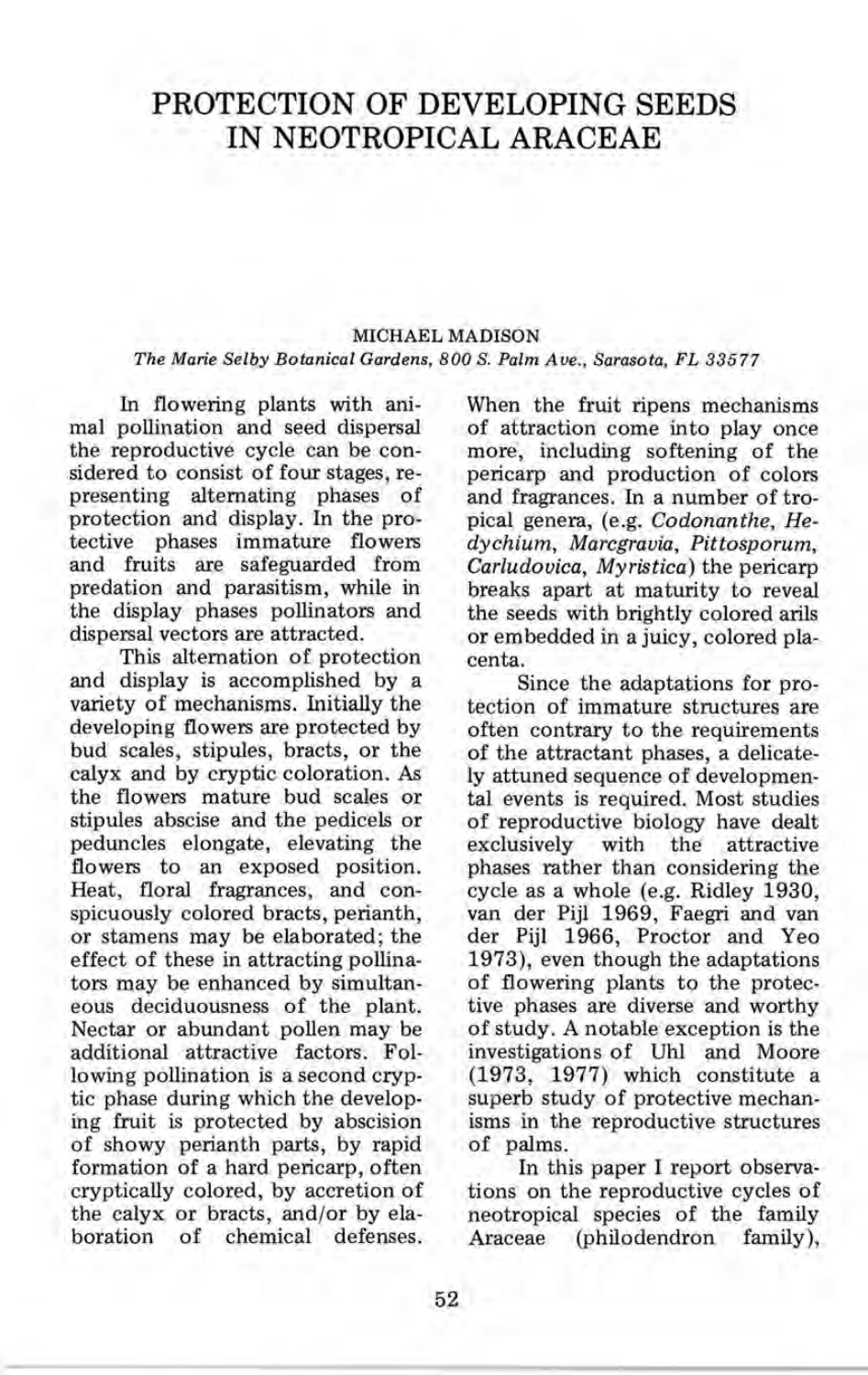with special attention to the protection of immature seeds. This family, with about 30 genera and 1200 species in the neotropics, forms a conspicuous element of the vegetation in wet regions and includes aquatics, terrestrial herbs, lianas and epiphytes. Except for a few remarks by Engler (1920) and Ridley (1930) hardly anything has been written about the fruits of aroids. The descriptions which follow are based on observations of plants in the wild made in the course of studies carried out since 1971 in Central America and the Andes.

One of the defining features of the aroid family is the structure of the inflorescence, which consists of a spike of tiny flowers, termed the spadix, subtended by a large colored bract, the spathe. In all species the spadix is protected before anthesis by being tightly wrapped in the spathe, an additional layer of covering is provided by the sheathing base of the subtending leaf or cataphyll. The initial phase comes to an end with rapid elongation of the peduncle and unfurling of the spathe to expose the spadix. From this point a great diversity of flowering and fruiting mechanisms come into play, which are here described for each genus arranged according to the subfamilial and generic classification of Engler (1920).

## **POTHOIDEAE**

Anthurium: *Anthurium* includes about 600 species of terrestrial herbs, climbers, and epiphytes. The flowers are perfect and have four tepals in two whorls of two; the chief pollinators are flies, sphecid wasps, and the male euglossine bees. The spathe is usually flat and leaf-like, and in many species it serves only to protect the developing spadix, becoming reflexed as the spathe matures (Figure 1). However in some species, e.g. *A. andreanum,* it is broad and brightly colored and apparently plays a role in pollination. In a group of species allied to *A. pedatum* the spathe is shaped like an inverted canoe with the spadix pendent below (Figure 2); in this case the spathe has acquired the function of an unbrella. These species are native to very wet middle elevation forests of the western slopes of the Andes where there is a high probability of rain disturbing nectar or pollen. I have observed *Anthurium* c.f. *gualeanum* in Ecuador during a heavy rain; the spadix, which was at anthesis, remained dry and was visited by flies, weevils, staphylinids, and other insects.

With the exception of the genus *Spathicarga* floral nectaries have not been reported for the Araceae. However, copious production by the pistils of stigmatic fluid, which is often sweet to the taste, may to some extent compensate for this deficiency. In *Anthurium*  stigmatic fluid is often abundantly produced, and each flower elaborates about the same amount (in contrast to *Monstera* where some flowers specialize as stigmatic fluid exuders).

The developing fruit in *Anthurium* is protected by the cucullate tepals which almost entirely cover it (Figures 3, 4). A layer of sclereids below the epidermis provides a mechanical barrier around the berry. As the spadix ripens the berries soften and swell, and apparently increasing pressure in the spadix causes the berries, which abscise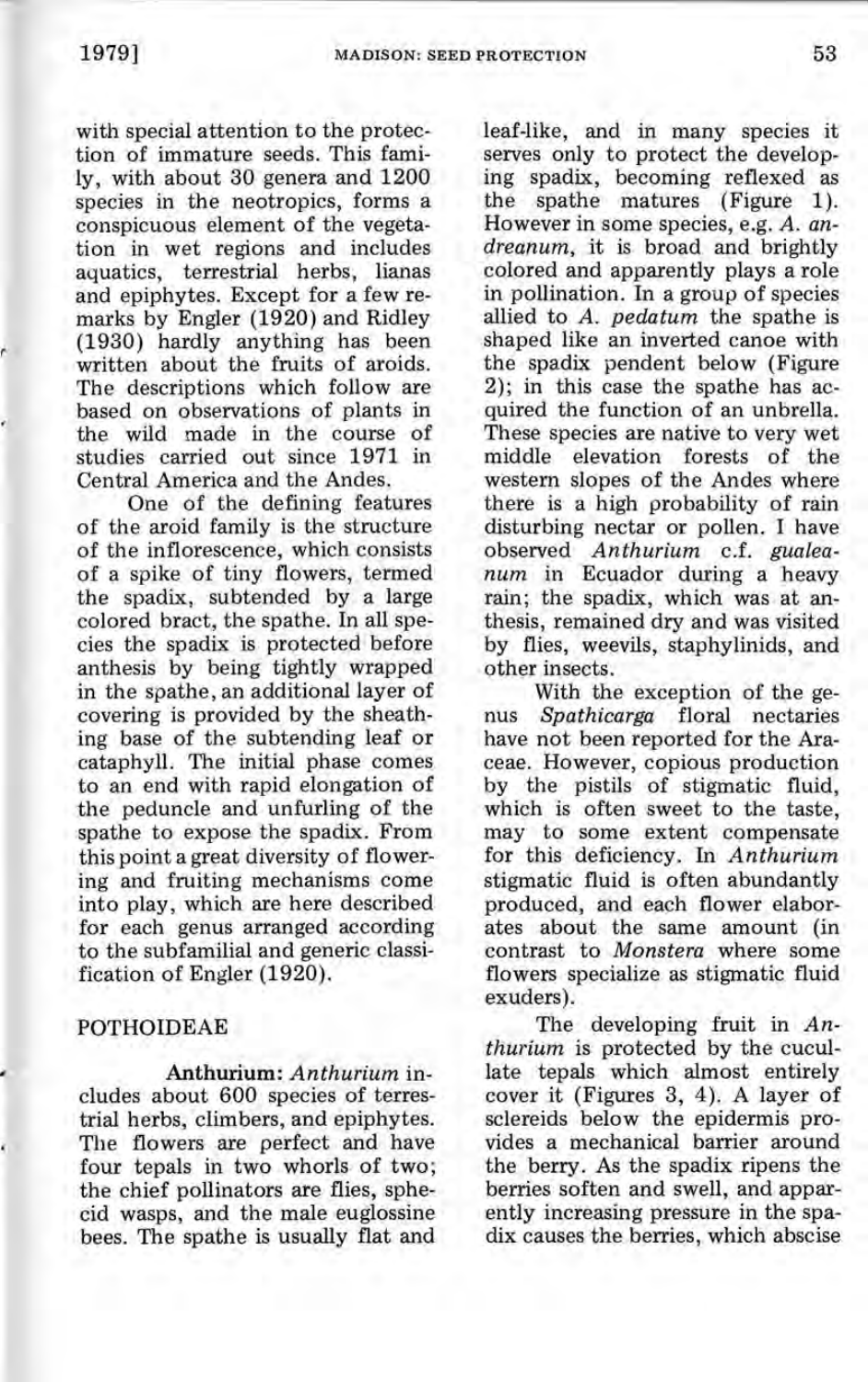from the axis, to 'pop out' from among the tepals (Figure 5). The berries do not fall to the ground, however, but dangle on four threads representing part of the epidermis of the inner two tepals. These dangling, brightly-colored berries, reminiscent of *Magnolia* seeds, are dispersed by birds, as sometimes noted on herbarium specimens. Analysis of stomach contents of *Manacus manacus* in western Ecuador showed the birds to have been feeding heavily on berries of *Anthurium dolichostachyum* (personal communication from C. H. Dodson).

In some cases the popping out of the berries exposes a previously hidden bright color. For example, in *Anthurium buenaventurae* the developing spadix is dark purple, including the tepals and protuberant apices of the berries. As the berries are squeezed out from among the tepals the lower portion, which is bright yellow, becomes exposed, apparently signalling to dispersers that the fruits are ripe.

Heteropsis: I have observed fruits only of *Heteropsis integerrima.* The spathe abscises even before anthesis and the white spadix is visited by bees and small hemiptera. The developing fruit is green and the seeds are protected by a hard, sclerified pericarp. At maturity the pericarp softens and turns orange. The'musty-smelling fruits are borne at the ends of elongate hanging branches, a situation suggestive of bat dispersal.

### MONSTEROIDEAE

Monstera; *Monstera* includes about 25 species of scandent epiphytes, many of which have naturally perforated leaves. The spathe is white, yellow, or pink, and globose or boat-shaped; the flowers are perfect and lack a perianth, and are pollinated by *Trigona* or related bees. Though nectaries are absent, the basal flowers on the spadix are usually sterile and produce copious sweet stigmatic drops, apparently functioning as nectaries.

Since the perianth found in *Anthurium* is lacking, the developing seeds are protected by a different mechanism. The stylar portion of each ovary contains numerous needle-like trichosclereids, all lying parallel to the axis of the flower (Figure 9). These tough needles, 1-2 mm long, form a considerable mechanical barrier around the developing seeds. At the time of maturity the fruit breaks in two transversely and the needle-bearing upper portion falls away, reavealing the seeds in a gray or brightly colored pulp (Figure 10). The seeds are picked off by birds.

In *Monstera punctulata* the protection of developing seeds provided by the trichosclereids is augmented by a tough cap of isodiametric sclereids lying just below the epidermis of the ovary. *Monstera obliqua* lacks sclereids in the fruit altogether, and also lacks the abscission layer to discard the upper portion. This species has fruits which mature in only 6-8 weeks, while fruits of other species requrie up to 15 months (Madison 1977). The lack of any apparent mechanism for protection of immature fruits may be related to rapid maturation.

Stenospermation: This genus includes about 30 species of true epiphytes with short stems and leathery leaves. The floral structure is very similar to that of *Monstera,*  and the globose spathe is deciduous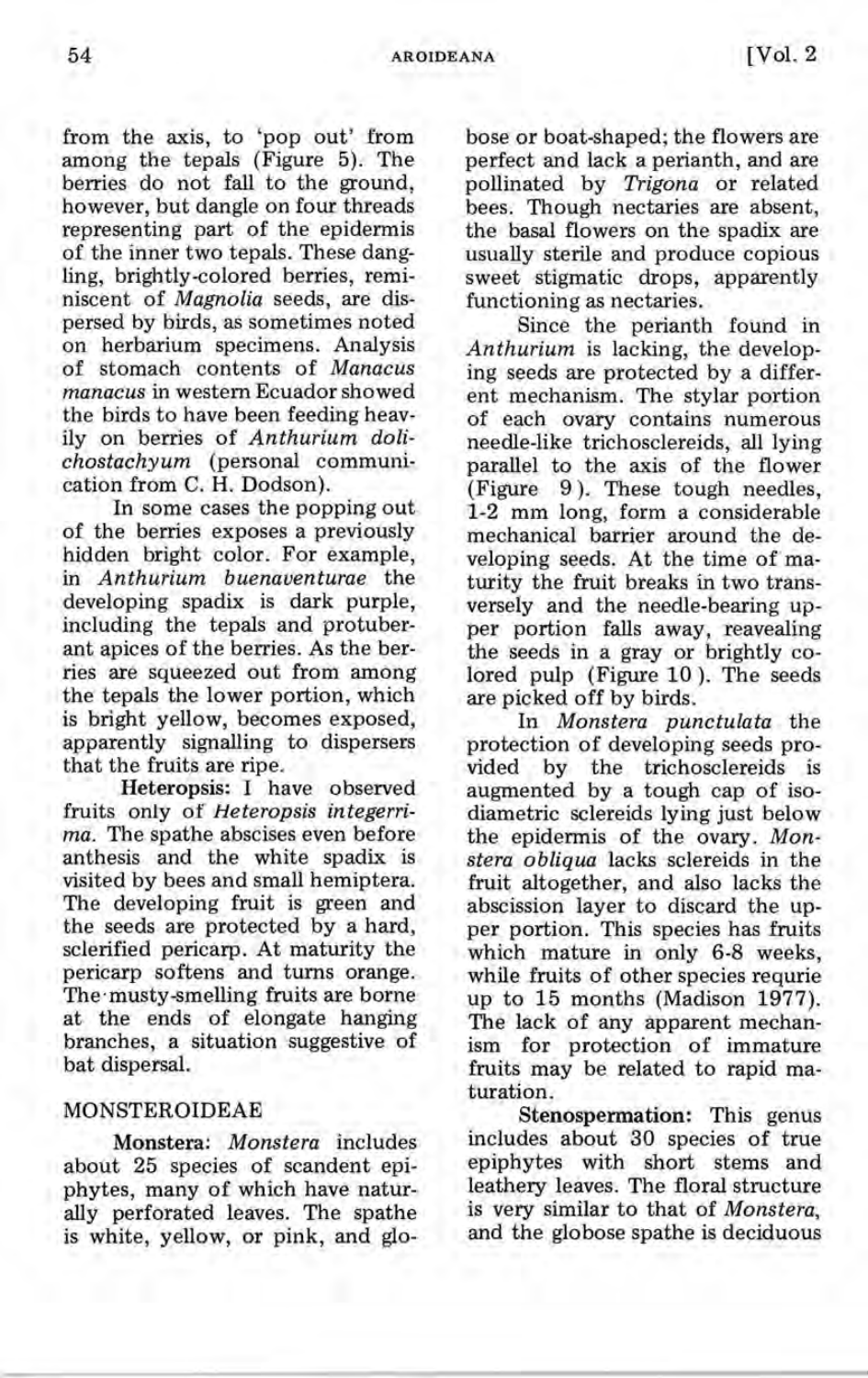after anthesis. The developing seeds are protected by needle-like trichosclereids in the apical region of the ovary. At maturity the fruits turn yellow or orange and become soft. The trichosclereids are not shed in a deciduous cap, as in *Monstera*, but remain in the mature infructescence, which is pecked apart by birds or consumed by insects.

Rhodospatha: *Rhodospatha*  includes about 20 species of vines in which the spadix is composed of perfect flowers lacking a perianth. Pollination is similar to the preceding two genera. Following anthesis the spathe abscises and the developing fruits are protected by the slightly hardened pericarp. The trichosclereids found in the fruits of *Monstera* and *Stenospermation* are lacking. Predation of immature fruits of *Rhodospatha* in the wild is not uncommon, and spadices often show signs of being gnawed on or burrowed in by beetles. At maturity the fruits soften and turn white or pink.

Spathiphyllum: *Spa thiphy llum* includes about 40 species of terrestrial herbs, mostly riparian. The spathe is white and broadly boat-shaped. Pollination is chiefly by male euglossine bees attracted by floral fragrances (Williams and Dressler 1976). The spathe is white at the time of flowering, and may turn green afterward. The spathe is persistent, often turning green and becoming, functionally, just another leaf. The developing seeds are protected by both a persistent perianth, as in *Anthurium,* and by trichosclereids in the stylar portion of the ovary, as in *Monstera.* 

At maturity the spadix breaks apart; the tepals may abscise and the ovary breaks irregularly in two. In the Colombian species Spathi*phyllum floribundum* the seeds fall

to the ground. This species is most abundant along waterways, and since the seeds float many of them may be water-dispersed (Bunting, 1960). In addition, the swollen and juicy funiculus remains attached to the seed, and this may serve as an<br>elaiosome in dispersal by ants elaiosome in dispersal by which would find the seeds lying on the ground.

### LASIOIDEAE

Urospatha and Dracontium: Each of these genera includes about a dozen species of tuberous herbs; both are fairly rare and poorly known. The spadix consists of perfect flowers with a biseriate perianth of 4-6 tepals. In *Dracontium*  the spathe is usually dark purple and either sphaeroidally cucullate or spreading. The color and shape of the spathe and its rotten-meat odor suggest fly or beetle pollination (Croat 1975) which is typical of the whole subfamily. In *Urospatha* the spathe is much longer than the spadix and is often spirally twisted. Pollinators are unknown. In *Urospatha,* which often grows semi -aquatically in or along forest streams, the seeds have a corky epidermis which makes them bouyant, presumably an adaptation for water dispersal.

The developing fruits are to some extent protected by the persisting spathe which loosely envelops the spadix. The perianth and hard pericarp also cover the seeds. The ripe fruits are colored berries with one or a few highly sculptured seeds, which are presumably dispersed by vertebrates. In the one fruiting *Dracontium* which I have encountered in the wild the meterlong peduncle had wilted and the beries were lying on the ground.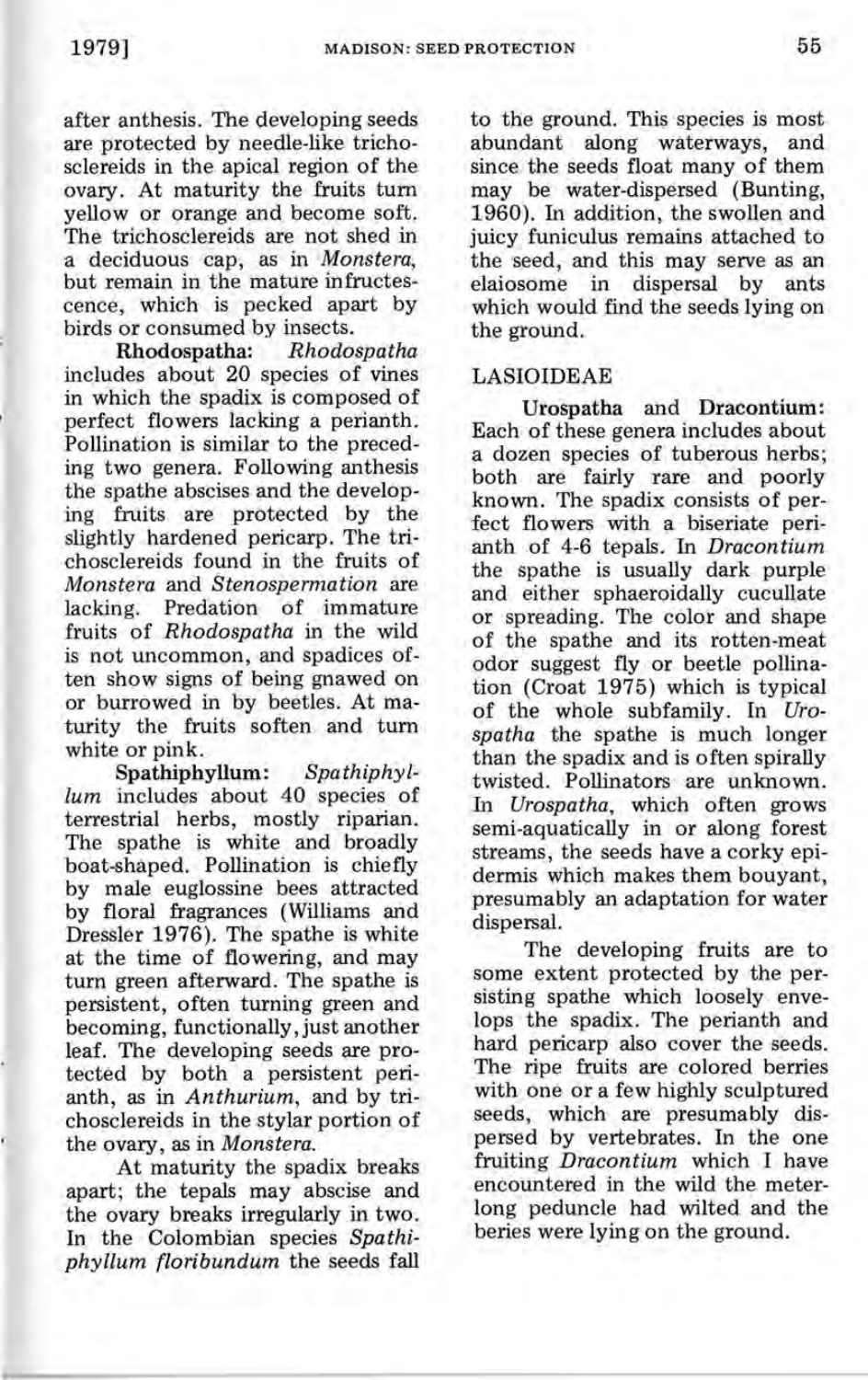

Figures 1-10. 1. Inflorescence of *Anthurium buenaventurae.* 2. Inflorescence of *Anthurium pedatum,* in which the spathe serves as an umbrella over the spadix. 3. Flower of *Anthurium buenaventurae.* 4. Same, in section, showing the ovary covered by the sclerefied tepals. 5. Ripe fruit of *Anthurium buenaventurae,* with the berries dangling from strips of the epidermis of the inner tepals. 6-10. *Monstera tuberculata* 6. Immature inflorescence wrapped in the leathery spathe. 7. Inflorescence at anthesis, the spathe open. 8. Flower. 9. Longitudinal section of the flower, showing trichosclereids in the upper part of the ovary. 10. Ripe fruit, the sclereid-containing part of the ovary falling away to expose the seed.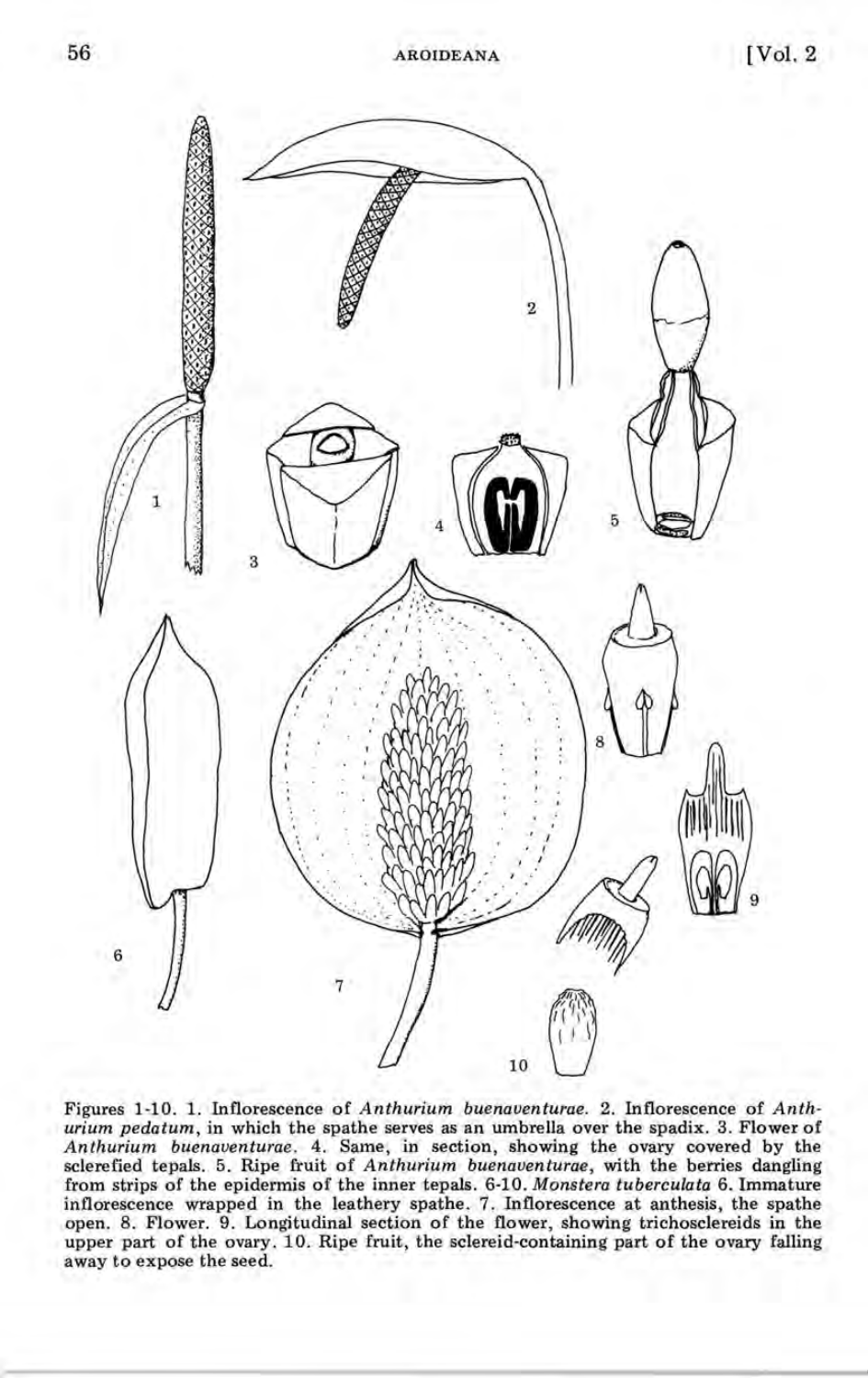Montrichardia: *Montrichardia*  is a monotypica genus of semi-aquatic herbs with fleshy erect stems to 8 m tall, often forming dense stands along waterways. The spadix is divided into a basal portion of carpellate flowers lacking a perianth and an upper portion of staminate flowers. At anthesis the cream-colored spathe opens slightly and an intense sweet odor is emitted which attracts various species of bees, presumably the pollinators. The spathe of *Montrichardia* is deciduous after anthesis and the developing fruits are protected by trichosclereids in the upper part of the ovary, as in *Monstera.* The mature berries are yellow, about 4 cm long, and contain abundant air-filled spongy tissue which aids in their flotation. The ripe fruits abscise and fall into the water which is the principal means of dispersal. Ridley (1930) recounts observations of feeding on ripe *Montrichardia* fruits by the Hoatzin *(Opistocoma cristatus).* 

## PHILODENDROIDEAE

Philodendron: *Philodendron* includes about 300 species of lianas and epiphytes. The flowers are naked and unisexual, with the carpellate flowers aggregated at the base of the spadix and the staminate flowers at the apex. In some cases these are separated by an intervening zone of sterile staminate flowers. The spathe usually shows a constriction part way up so that it forms two chambers, the lower one enclosing the carpellate flowers and the upper one the staminate (Fig. 13).

Pollination usually occurs on two subsequent nights. On the first night the spathe unfurls and

the carpellate flowers are exposed. Beetles or flies are attracted by the fragrances, and in the case of *P. bipinnatifidum* and others, by heat produced from uncoupled oxidation of starch (Nagy et al. 1972). The spathe closes somewhat after the first night, but usually not enough to fully trap the insects, as in some other aroids, e.g. *Arum maculatum.* Nonetheless, dozens of beetles, especially rute-<br>line scarabs, may be found scarabs, may crammed in the lower chamber of the spathe after the first night of its opening. On the second night fragrances and heat are again produced and pollen is shed. At this stage the stigmas are no longer receptive so that outcrossing is insured.

beetles consume pollen and large fleshy stigmas which decompose to a slimy mass. However, if the beetles remain too long in the inflorescence they will also eat the flowers, which not infrequently happens. Two mechanisms serve to force the beetles from the inflorescence after pollination. In a number of species the spath once again closes around the spadix, orientating itself so as to fill up with rain water. In P. *cruentospathum* the inflorescence sheds water at anthesis, but rotates 90<sup>o</sup> after flowering to become a water-holding structure (personal communication from C.H.Dodson). Many other species when cut open are found to be full of water (e.g. *P. senatocarpium, P. karstenianum).*  The beetles are forced to leave the inflorescence to avoid drowning.

In *Philodendron acuminatissimum* the spathe closes so tightly over the spadix after pollination that the beetles are immobilized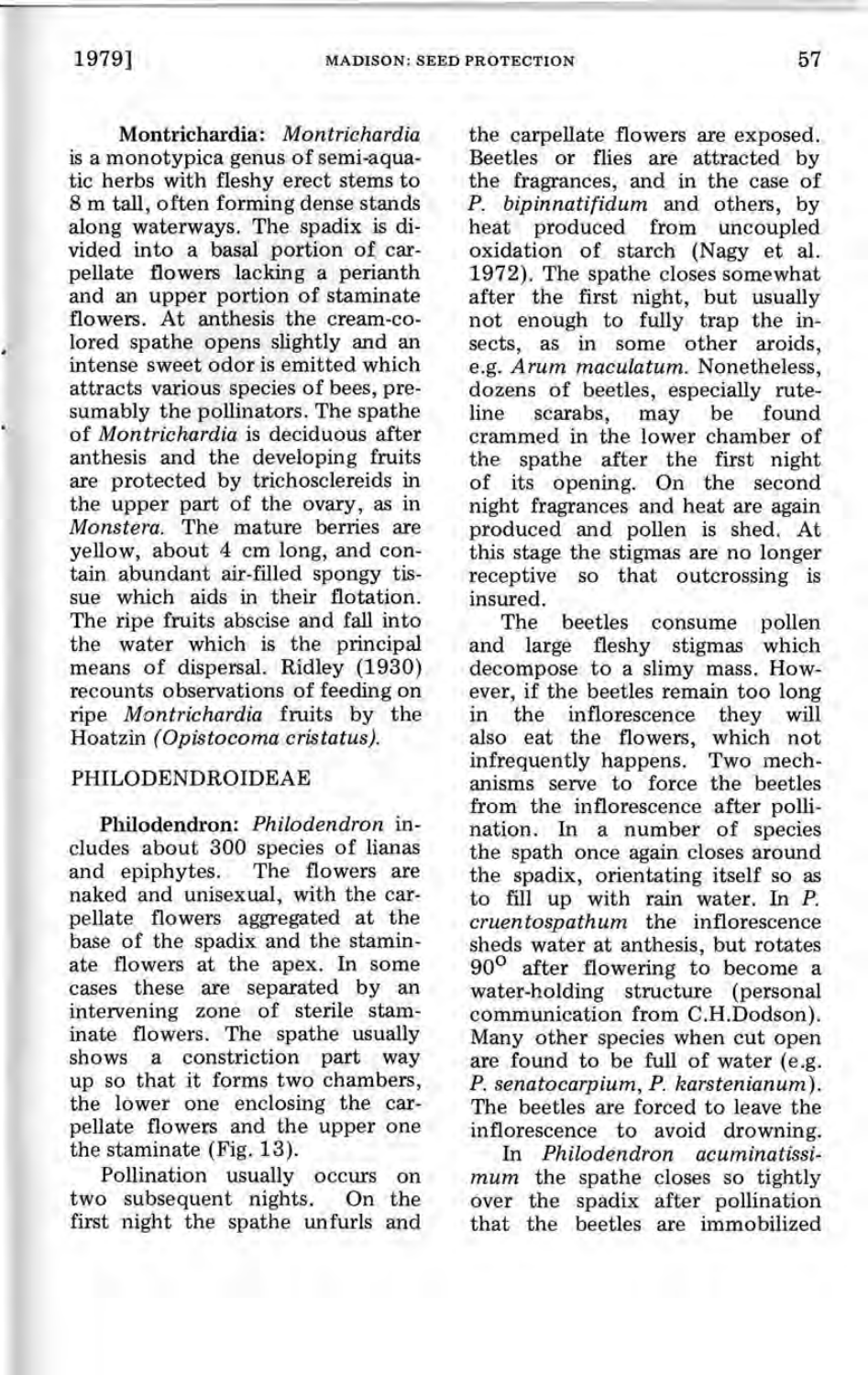and may be crushed. Most escape before this stage, but the common presence of holes in the lower spathes indicates that beetles have had to chew through the tightening spathe to make an escape. In this species the spathe does not fill up with water.

The persistent leathery spathe protects the developing fruits after anthesis. In most species it breaks apart and is irregularly deciduous when the fruits mature. The aggregate of berries becomes colored, usually red or orange, and soft. The berries are eaten by birds and insects. I have observed beetles and wasps crawling on the ripe infructescences of *Philodendron karstenaianum.* They were consuming the sweet juices of the pulpy fruits and at the same time becoming covered with the tiny sticky seeds, which weigh less than Img., and which were apparently being dispersed by the insects.

In *Philodendron senatocarpium*  the spathe does not abscise at maturity but is persistent and turns a deep burnt orange color. On many of these the peduncle decays and the entire ripe infructescence falls to the ground. I have not observed how these are finally dispersed.

Dieffenbachia: *Dieffenbachia* includes about 30 species of terrestrial herbs occurring in the dark understory of wet forests, mostly at lower elevations. The spathe is green and tightly wrapped around the spadix, to which it is fused. The upper part of the spadix is composed of staminate flowers and the lower part of carpellate flowers surrounded by starch-filled claviform staminodia. At anthesis the spathe unfurls somewhat, allowing the entrance of flies or beetles which are attracted by foul, or in a few cases sweet, odors. Following pollination the spathe once again wraps tightly around the spadix, and serves to protect the developing fruits from predation.

Generally the pollinators lay eggs among the *Dieffenbachia*  flowers, which after anthesis become immersed in slime from the disintegration of the large stigmas and accumulation of rain water. The larvae feed on the club-shaped staminodia which surround each ovary and which have a high content of starch. Maturation of the flies apparently precedes maturation of the berries; often tiny holes may be seen in the spathe, presumably where adult flies (or beetles) have made their escape. With maturation of the<br>fruits the spathe turns orange spathe turns orange and breaks apart. Its disintegration is aided by the sharp backward curvature of the spadix which occurs at this time. A double row of bright red berries is thus exposed to the dispersing agents, probably birds and small mammals.

## COLOCASIOIDEAE

Xanthosoma: *Xanthosoma* is a genus of about 50 species of terrestrial herbs, many of them massive 'elephant ear' plants with weedy habits. The spadices have separate carpellate and staminate portions, the junction of which is indicated by a constriction in the spathe. The spathe unfurls at anthesis and a profusion of insects visits the flowers, including hemiptera, trigonid bees, staphylinids, weevils, and ruteline scarabs, the last of which are the most likely pollinators.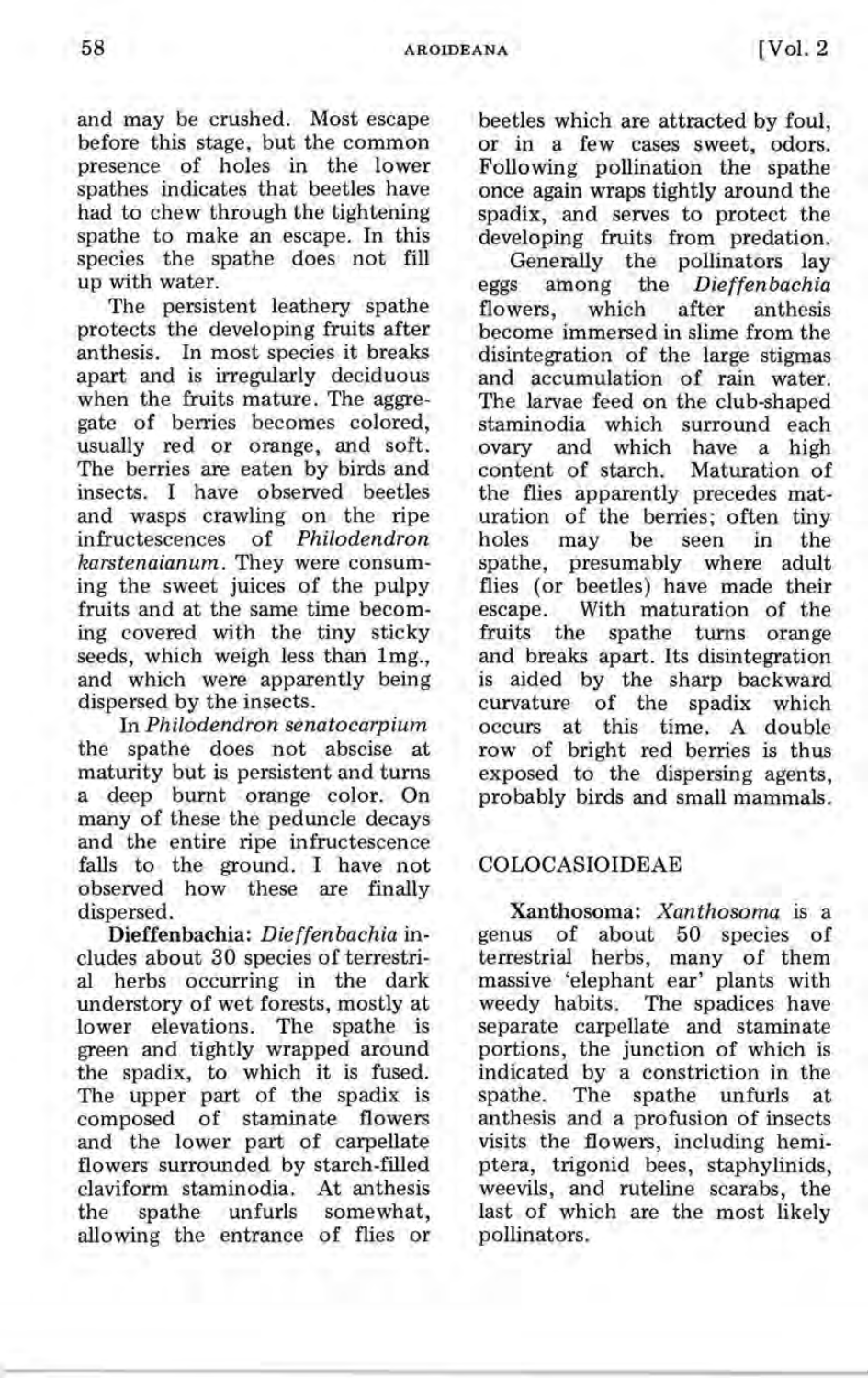

Figures 11-16. 11. Carpellate flower of *Dieffenbachia seguine,* showing the ovary and two of the six staminodia . 12. Fruitng spadix of *Dieffenbachia seguine;* the curvature of the spadix helps to break away the brittle spathe, exposing the berries. 13. Inflorescence of *Philodendron.* 14. Developing fruit of *Xanthosoma sagittifolium,* the berries protected by the spathe. 15. Ripe fruit of *Xanthosoma sagittifolium,* the berries exposed. 16.Ripe fruit of *Xanthosoma* sp., the spathe splitting and reflexing to make a pseudo-flower.

After pollination the spathe closes and the lower portion may fill with slimy water representing accumulation of rain and disintegration of the stigmas. This is apparently the same 'drowning' mechanism found in *Philodendron*  to get rid of potentially destructive pollinating beetles after anthesis. However, at least in X. *sagittifolium*  it does not seem to be as effective; destruction of developing fruits by beetles is fairly common.

In most species of *Xanthosoma*  the staminate portion of the spadix and upper part of the spathe abscise or deliquesce soon after<br>anthesis. The lower part remains The lower part remains erect and full of water for a time, but soon droops to a pendent position. As the fruits mature the remaining part of the spathe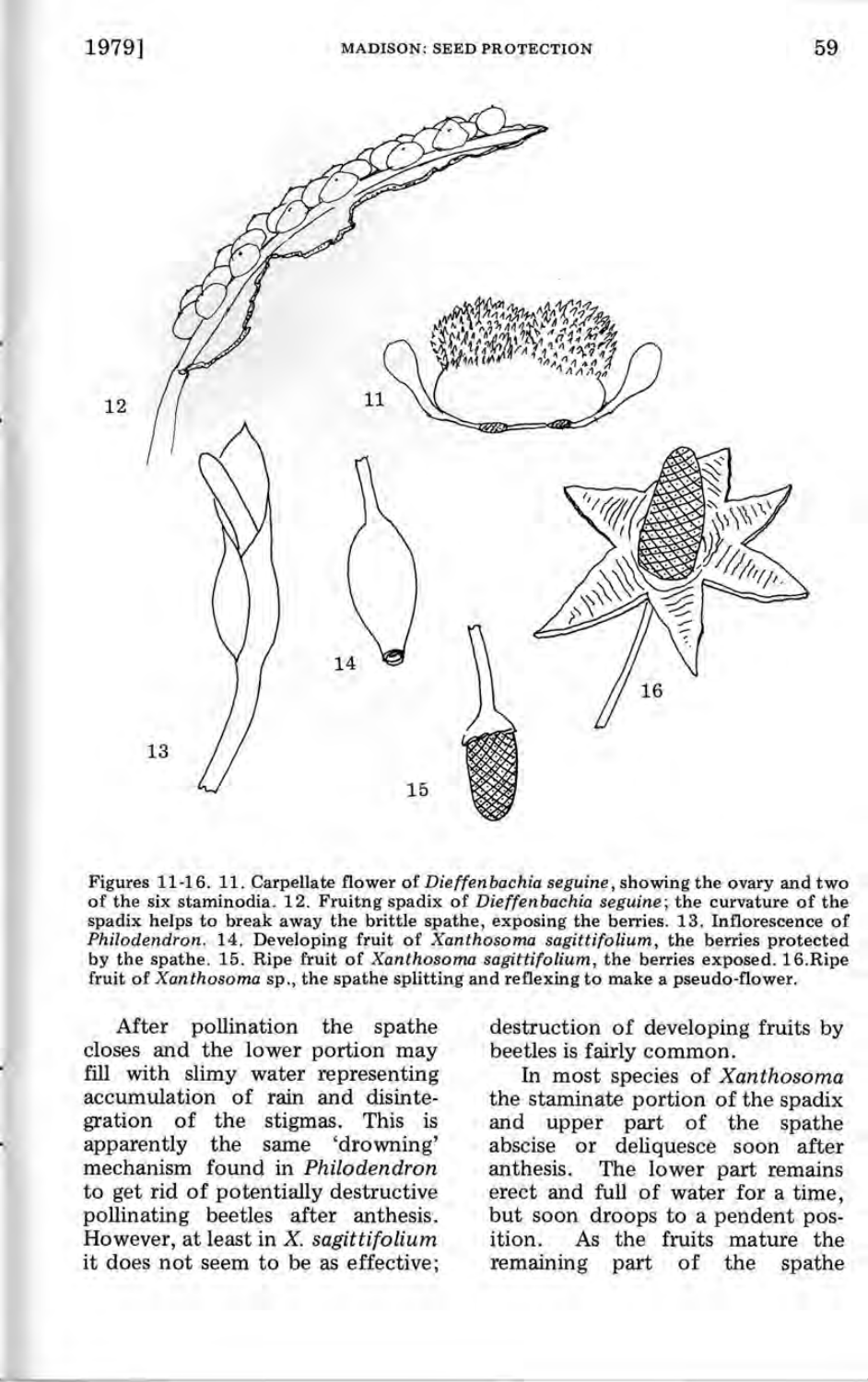abscises, exposing the cream to orange berries which become soft and juicy.

In one unidentified species from eastern Ecuador the spathe splits into five or six triangular segments which become reflexed at maturity. These reveal a pink adaxial surface with brown markings, and the infructescence constitutes a striking 'pseudo-flower' (Fig. 23).

Syngonium: *Syngonium* includes about 30 species of scandent herbs and is primarily circum-Caribbean in distribution. The inflorescences are similar to *Xanthosoma,* but are often sweet-smelling and are probably pollinated by<br>bees. Following anthesis the Following anthesis upper part of the spathe and the<br>staminate part of the spadix staminate part of the<br>and the inflorescence b inflorescence becomes pendent. The developing fruits are protected by the persistent enveloping spathe, which is green. As the berries mature they coalesce into a soft syncarpium held together by a brown skin. The spathe does not abscise at maturity but becomes red and serves as the attractive part of the fruit. It is probably pecked apart by birds or other vertebrates in search of the soft sweet pericarp surrounding the seeds. In south Florida fruits of naturalized *Syngonium auritum* are eaten by a variety of birds as well as squirrels.

Of the neotropical aroids *Syngonium* exhibits the greatest developmnet of the spathe which functions sequentially in protection of the immature inflorescence, pollination, protection of developing fruits, and finally in dispersal.

## DISCUSSION

In the neotropical species of<br>aceae at least nine distinct Araceae at least nine mechanisms are found for protection of developing seeds:

1) covering of the fruits by accrescent tepals with a sclerefied surface *(Anthurium)* 

2) hardening of the pericarp *(Heteropsis)* 

3) changes of pericarp color from white, yellow or orange to green after anthesis (many species)

4) surrounding the seeds with a barrier of needle-like trichosclereids in the upper part of the ovary (Monsteroideae, *Montrichardia)* 

5) rapid maturation *(Monstera obliqua)* 

6) envelopment of the entire infructescence by a leathery spathe (Philodendroideae, Colocasioideae)

7) orientation of the enveloping spathe to fill with rain water *(Philodendron, Xanthosoma)* 

8) distraction of potentially destructive pollinator larvae by provision of starch-filled food bodies *(Dieffenbachia, Homalomena)* 

9) presence of bundles of calcium oxalate raphides in the unripe pericarp (all genera).

In most cases the function of these mechanisms is contrary to the requirements of dispersal, so that a corresponding array of adaptatitons is required to reverse them when the fruits ripen. Thus we find extrusion of the berries from among the tepals in *Anthurium*  shedding of trichosclereids in the<br>Monsteroideae, and in many genera abscission of persistent spathes and softening and coloration of the pericarp, often accompanied by production of fragrances and sugars.